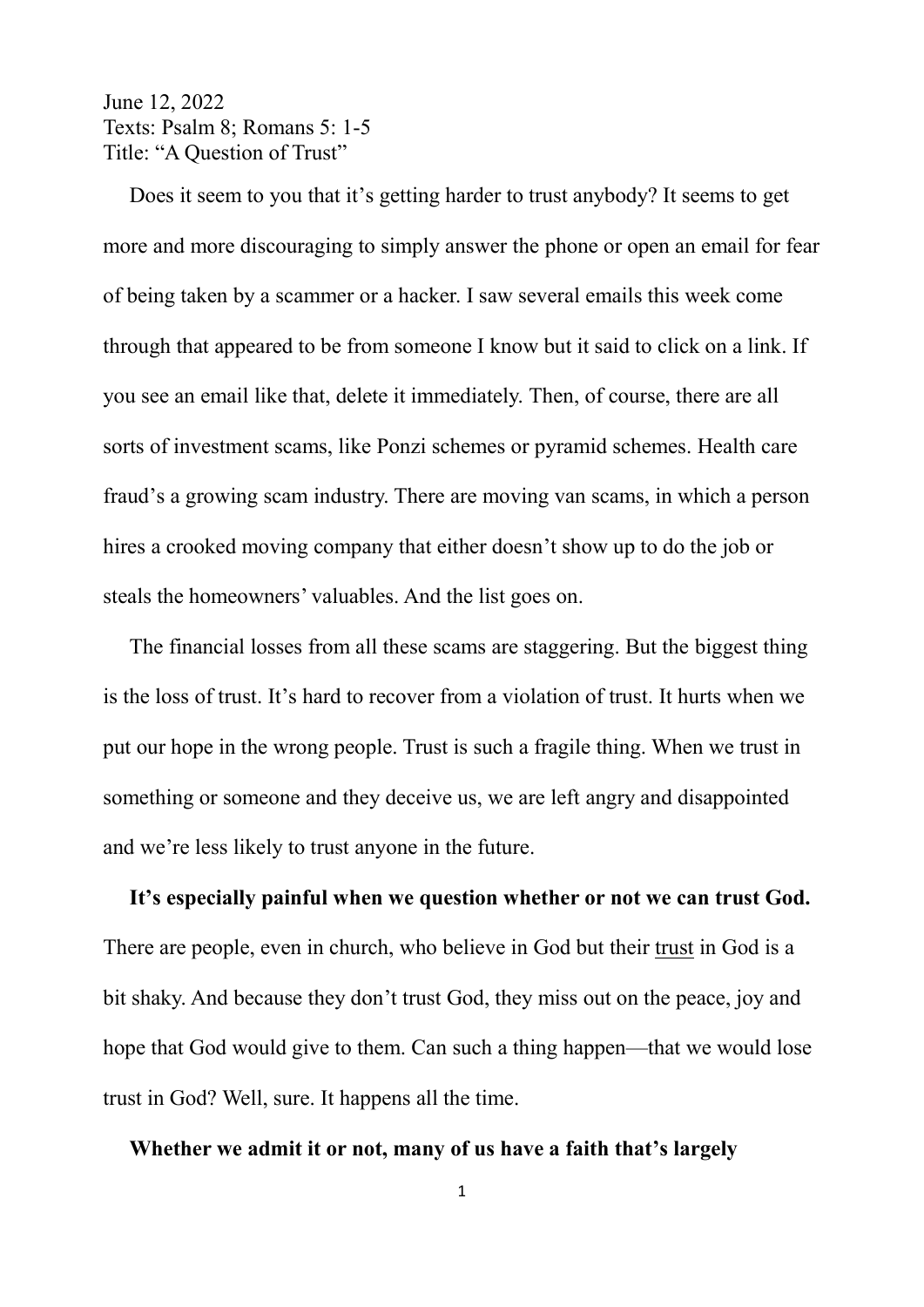**conditional.** As long as things are going well for us, trust is easy. But when things aren't well, our faith seems to slip away.

 Dr. Ronald M. Brown, a former professor at the University of Minnesota, writes that we need to recognize two categories of trust, whether we are dealing with people or dealing with God. There are the "Iffers" and the "Untillers." Iffers refer to the thought that "I'll will trust you **if** you live up to my expectations." "Untillers" refers to the idea that I will trust you **until** you violate my expectations. Every person has their own list of "ifs" or "untils" whether they realize it or not.

 So, what are your "if" and "until" criteria for trusting God? For many it's like, "God, I'll trust you as long as everything is going well." "I'll trust you until something bad happens to a member of my family"

 **I would say that the presence of suffering is the number one obstacle that hinders our trust in God. That's only natural. It involves that age old question, 'why do good people suffer'.** A man named Rob Davies from Horsham, Australia, wrote an article a few years ago about how an unexpected tragedy caused him to turn away from God. Rob says that before he became a Christian, his life revolved around accumulating things and drinking alcohol. He had spent time in and out of various rehabs and treatment programs. But at a Salvation Army service one night, Rob and his wife made the decision to trust their lives to the Lordship of Jesus, and Rob's lifestyle and attitude changed immediately. All was well and good.

2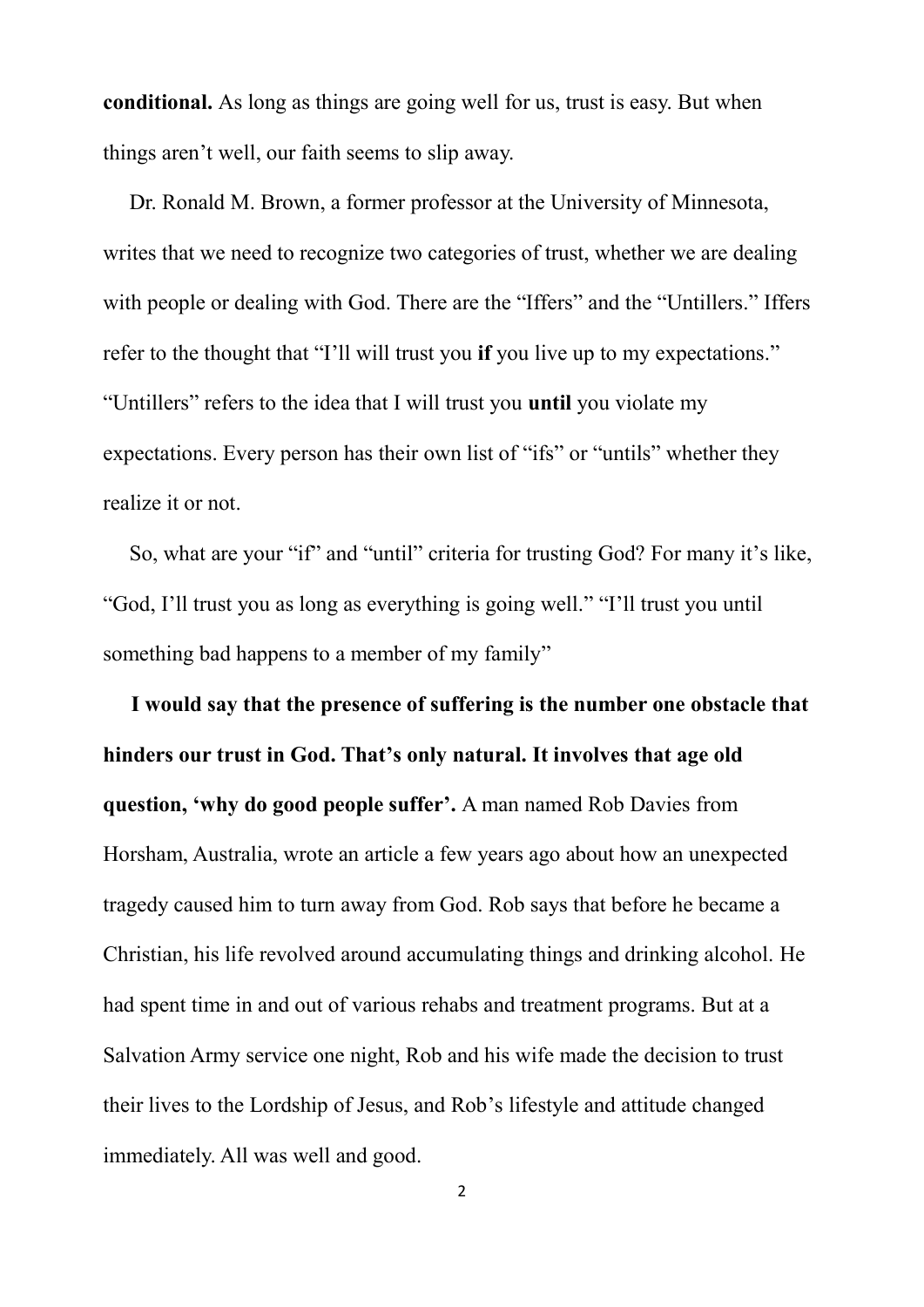However, not long afterwards, Rob's wife died suddenly. He was left a single dad with two young daughters. Being a new believer, Rob didn't understand how a loving and powerful God could let this happen. He struggled with his questions.

 Years passed. Rob rarely attended church during this time . . . and he returned to drinking heavily. He remarried, but he and his new wife both struggled with alcohol abuse, and eventually they divorced. After that, Rob says he "gave up on life." He blamed God for his heartbreak. How could he trust a God who would let him suffer like this?

 Many people find themselves in that dilemma. We believe that God is the measure of all that is good and loving. We believe that God is all-powerful. So why doesn't an all-powerful and loving God just end our suffering, not to mention, for the rest of the world as well?

 In our Bible verses for today, Paul addresses that very question. Remember, Paul suffered horribly for his decision to follow Jesus, so he wasn't into empty promises or fake faith. He wanted to protect this new community called "the church" from discouragement, from giving up when they were persecuted, when they faced suffering, when they felt hopeless.

 How does our faith in Jesus affect our ability to deal with the challenges of our life today? Starting in verse 3, Paul writes, ". . . we also boast in our sufferings, knowing that suffering produces endurance, and endurance produces character, and character produces hope, and hope does not disappoint us, because God's love has been poured out into our hearts through the Holy Spirit, that has been

3